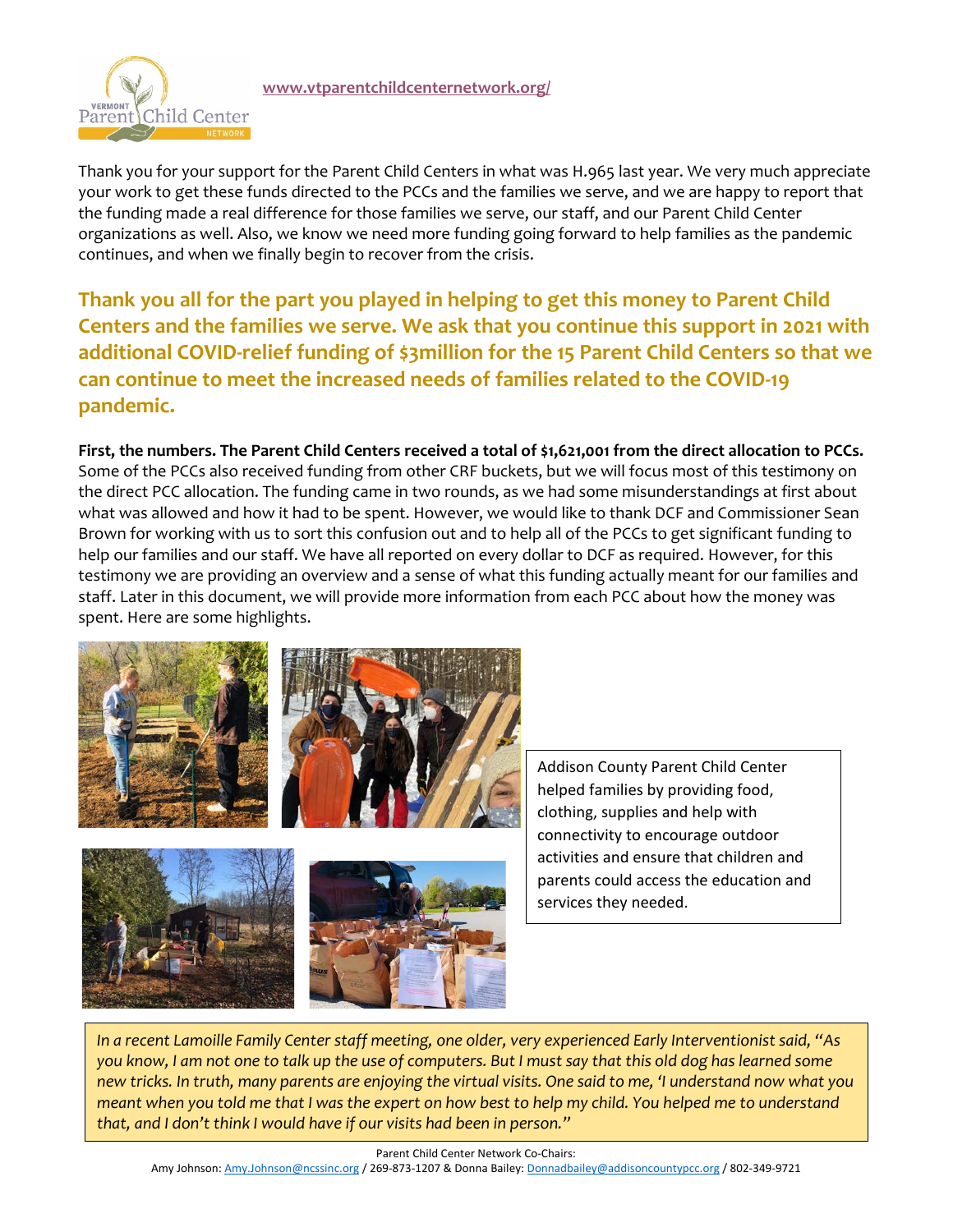

In summary, the largest impact of CRF funds for Milton Family Community Center was in increasing its ability to directly support the PCC staff in continuing to provide both direct in-person and remote virtual services during covid, while also supporting families directly with concrete needs via prepaid phone,gas, and food cards.



The Rutland County Parent Child Center was able to build temporary walls and create more space meeting health guidelines for its ECE program.

These CRF funds were incredibly important to our organizational mission of removing the barriers that perpetuate poverty, a mission we are dedicated to even in the middle of a raging pandemic. Not only that, a strong majority of money used to complete all of these projects supported the local economy: whenever possible we purchased local materials and used local contractors.

NEKCA Parent Child Centers – North & South provided families with the most basic needs, including a place to stay for homeless families, laundry facilities, phone cards to stay connected, and food, toys and basic supplies. The COVID funds allowed families to access services and supports that would not have otherwise been available. The CRF money allowed us to think outside of the box and support our neighbors in ways we never would have imagined was possible.



The Family Center of Washington County was able to provide basic food and supplies for families, as well as provide support around connectivity for education and home visiting. *"I wasn't able to find my daughter's formula at any of our local stores. I'm so thankful that the Family Center was able to help me." parent testimonial*

#### Parent Child Center Network Co-Chairs: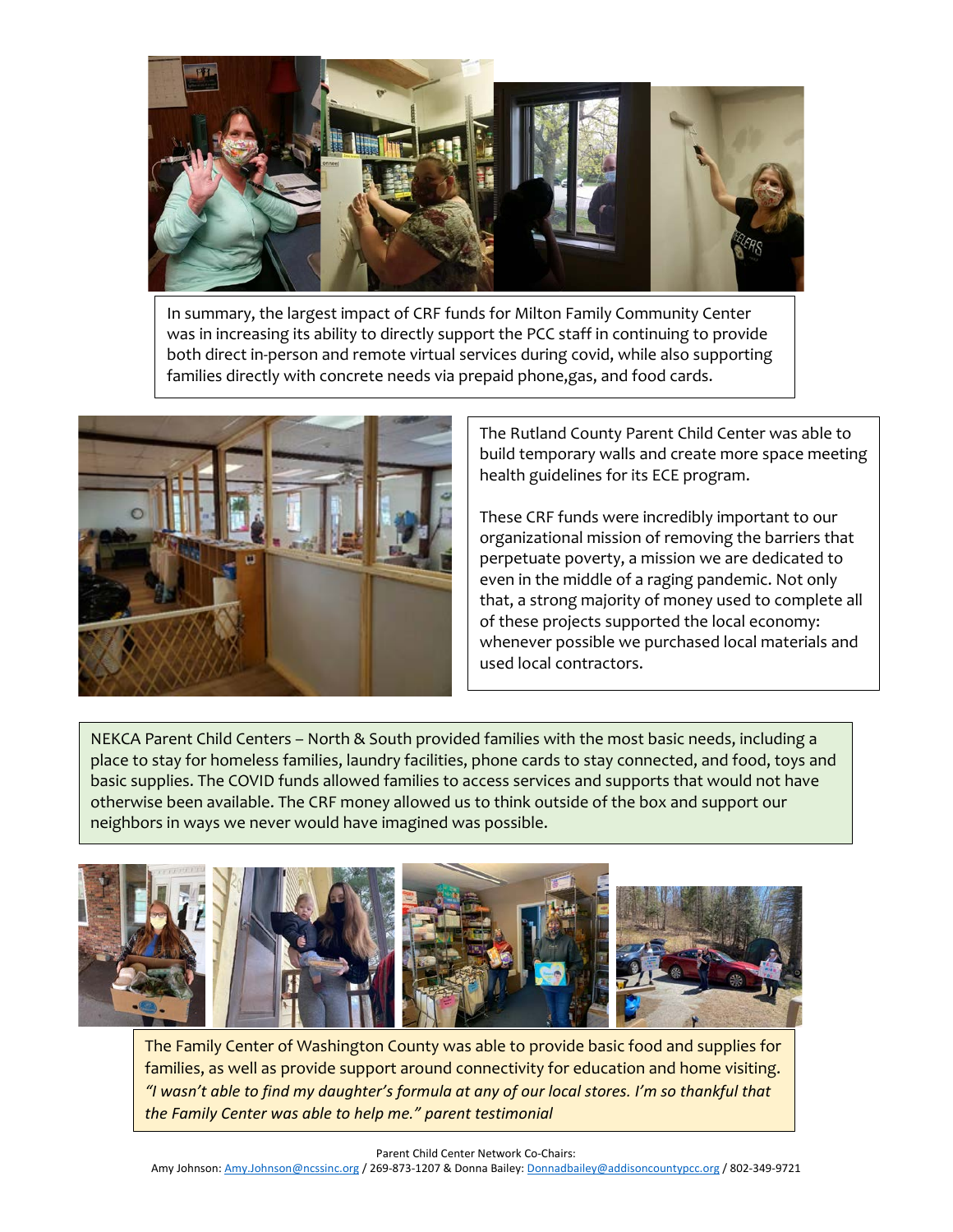Lund recently had our first positive COVID case since the pandemic began. We have invested significant resources to maintain the health and safety of our clients and staff through the pandemic and the addition of CRF funds was greatly needed and put to good use! The new equipment and supplies we had acquired using PCC CRF funds assisted us in effective management of the virus in our facility and greatly contributed to our ability to effectively mitigate spread. We are happy to report that after widespread testing of all clients and staff who may have been exposed, we had no further cases.



The Family Place installed Lexan shields and invested in other safety measures to ensure families could get the services and supports they need, while keeping both families and staff safe.



The Family Room in Burlington has distributed the food that families needed during the pandemic and created safe spaces so that childcare is available for families and children can safely play outside.

> The Parent Child Center of NCSS was able to provide many concrete supports for families and purchase safety supplies for staff.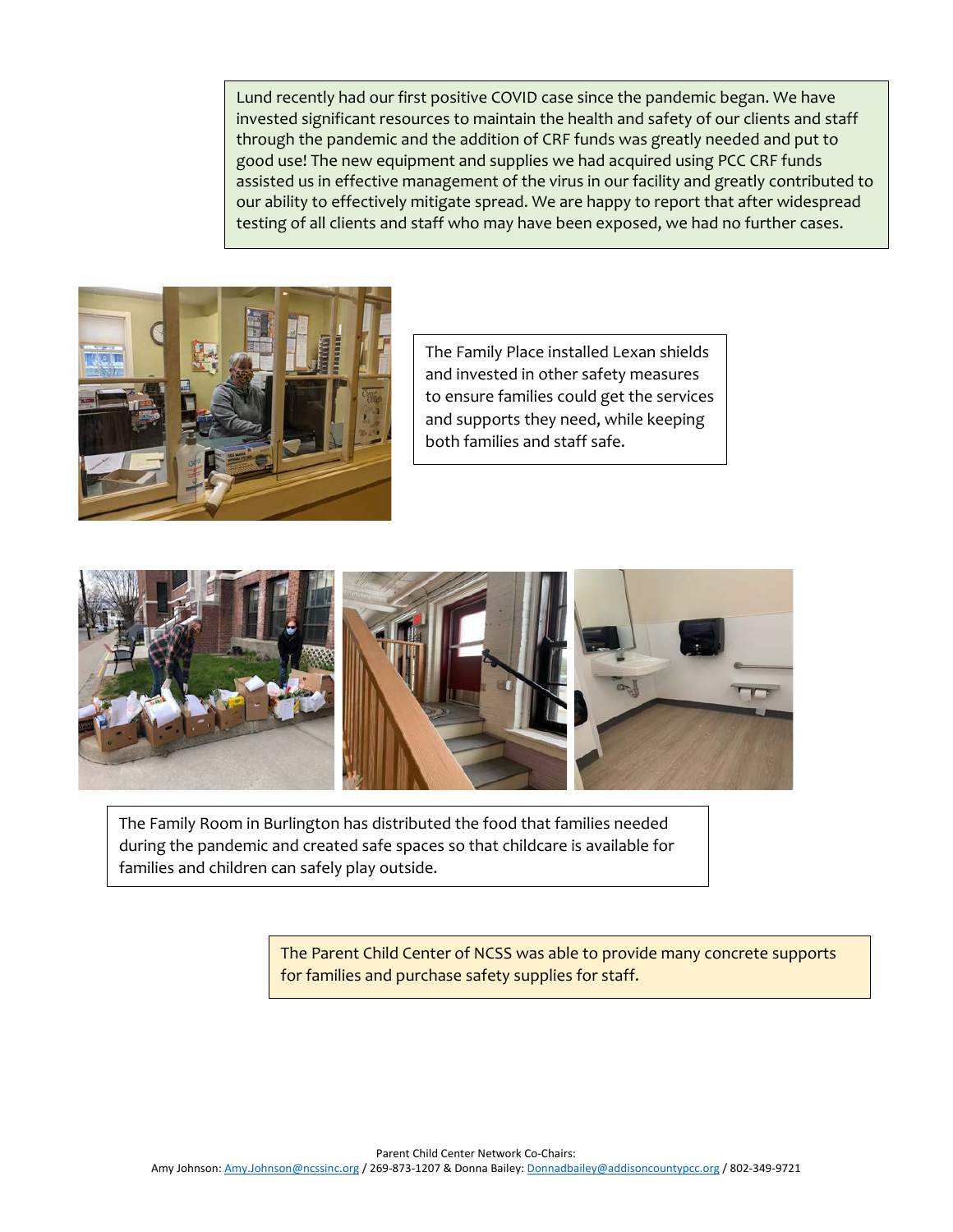

The Springfield Parent Child Center was able to create safe environments for families and staff and to support families with virtual programs and activity packs.

Early Education Services of Windham County was able to offset lost revenue so that other relief funds could be used to support staff.

> Orange County Parent Child Center was able to access two buckets of funding to continue childcare services and provide ongoing services to families remotely. OCPCC also provided Hazard Pay to all childcare and direct service staff.

Sunrise PCC was able to provide Hazard Pay to all staff and to allow Learning Together activities to continue. Sunrise also supported families in multiple ways.

#### **\*\*\*\*\*\*\*\*\*\*\*\***

#### **More Detailed Report for all Parent Child Centers:**

#### **ADDISON COUNTY PCC**

- **Staffing**. went towards extra staffing-we hired extra staff to find additional resources over the last nine months. We spent funds on additional cleaning personnel and a covid coordinator.
- **Clothing**. We have encouraged our participants and family to spend as much time as outside, with outside activities being the safest way to engage.
- **Prevention & COVID supplies**. Thermometers, PPE, clothing, cleaning materials.
- **Material supports for clients**.
	- o Food has been an overarching concern. We have spent \$16,000 on food.
	- o The extra funding was spent on supports for families with young children, including service care deliveries. Over the summer we delivered close to 500 boxes of supplies to families. These boxes brought food and essential relief, plus fun activities to some of our hardest to reach families. We were able to include art and craft supplies, books, bubbles, balls and planting material at a time when families were most isolated.
	- o Children's activities, education, food and phone requirements were covered. We have had a significant increase in 'asks' and do not anticipate a decline in demand. Over the last nine months, in addition to the regular requests, we have had multiple families in need contacting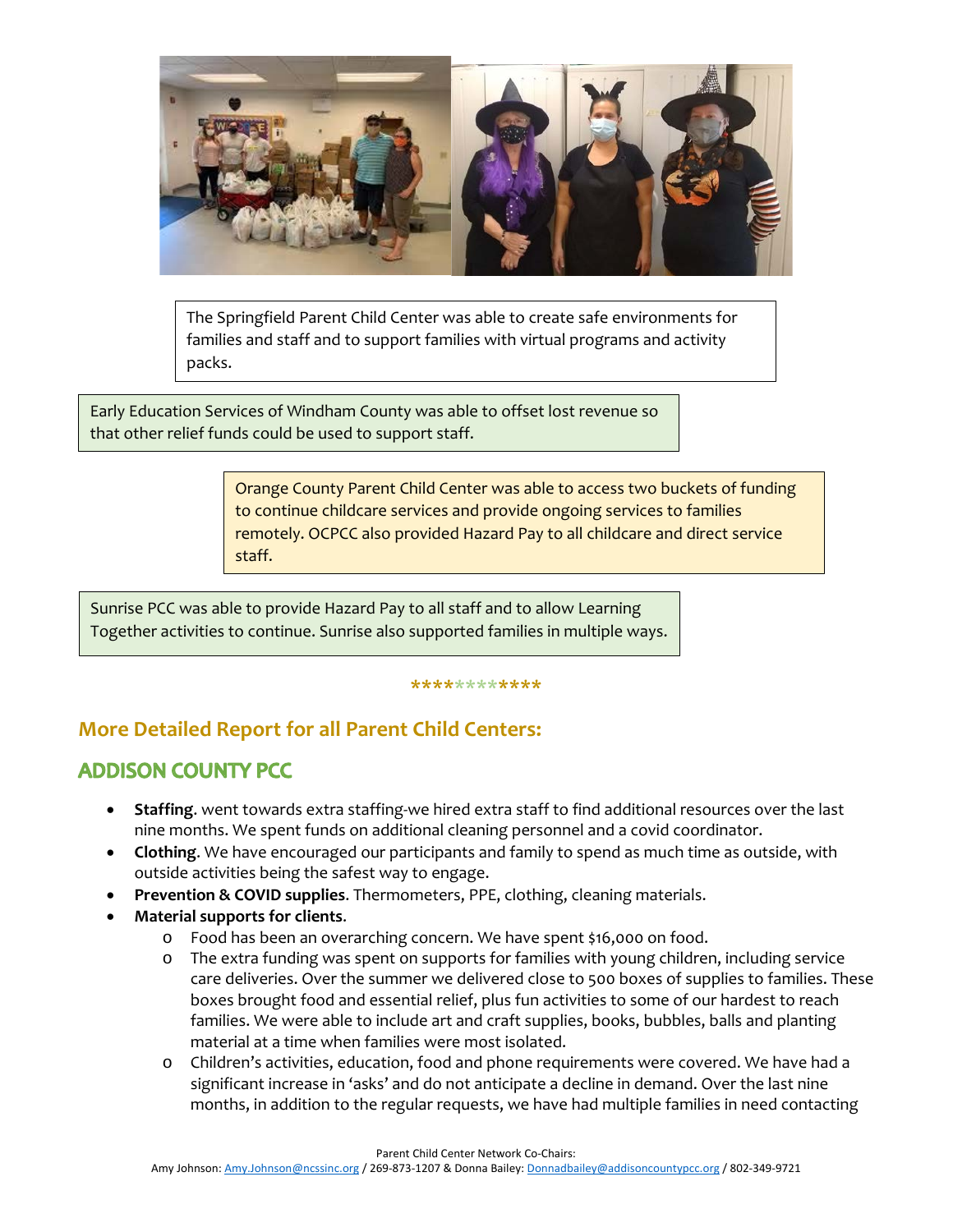us for phone data and phone connectivity. Families and children will continue to depend on airtime until a normal school calendar is resumed.

- o Additionally, children's activities, education, food and phone requirements were covered.
- **Structural costs**. Upgrading IT systems at the center has been key. We have spent money setting up staff to work remotely from home as well as improve our internet support at the center.
	- o Additional money has been spent on fans, a new fridge, and additional laptops for participants and staff. Our kitchen at the center was in need of an upgrade, and we purchased a new stove.
	- o During the late spring and summer months, we purchased a tent to conduct the majority of our activities outside.
- **Fundraising**. We invested on additional fundraising systems which ensures we are more able to raise supplemental funds in the future, including individual giving, and community fundraising. This will enable us to raise additional funds (Mobile Cause and Giving for Good platforms).
- **Hazard Pay**. We provided \$1500 dollar bonus for every staff member who provided direct services.
- **Lost Revenue.**
	- o Childcare we lost about \$120,000 and we were rewarded \$103,000
	- o Transport We lost \$12,300 and we were rewarded the subsidy of \$12,300

# **LAMOILLE FAMILY CENTER (LFC)**

- **Virtual Visits**. As we migrated from in-person visits to virtual visits, it required upgrades in IT equipment like laptops, printers with the capacity to scan, increasing wifi capacity in case managers' home offices, Zoom accounts, et. al.
	- o The same upgrades were necessary for many of our participants who had never participated in virtual visits of any kind.
	- o Not having pivoted this quickly or radically before, these steps took some time. Our IT person had to determine where the greatest need was and where new equipment would have the greatest impact.
- **Activities for Families**. As we migrated playgroups and parent education to on-line, we purchased ageappropriate activities and delivered them to participants' driveways and front porches, to be utilized during parent ed and playgroups.
	- o Secondarily, these "activity bags" helped parents participating in CIS and Early Intervention, as well.
- **Losses**. At the start of the pandemic, participation in CIS dropped precipitously, which caused a massive dip in fee-for-service revenue. CRF funding allowed us to keep CIS staff working, reaching out and developing their virtual skills while participants got the equipment they needed or became more willing to participate. This was a significant use of the funding.
- **Diaper Ban**k. During the pandemic, LFC became the diaper bank for our region. The Junior League of the Champlain Valley received some CRF funds to expand their reach. CRF funding allowed LFC to rent a van for the purpose of picking up the diapers in Williston and delivering them to LFC for distribution. This has been a valuable new resource for participants, and especially for those housed in motels with children and infants.
- **Prevention and COVID supplies**. As with most everyone else, I am sure, we purchased PPE for staff, wrote up protocols for any emergency or otherwise unavoidable in-person visits, distributed PPE to both staff and participants.
- **Hazard Pay**. With CRF funding, we were able to distribute Hazard Pay to +/-20 of our employees, which served as important recognition for their service above and beyond what could normally be expected under the circumstances. Some staff families went from having two employed partners to having only one, and the Hazard Pay was a great boost to both morale and budgets.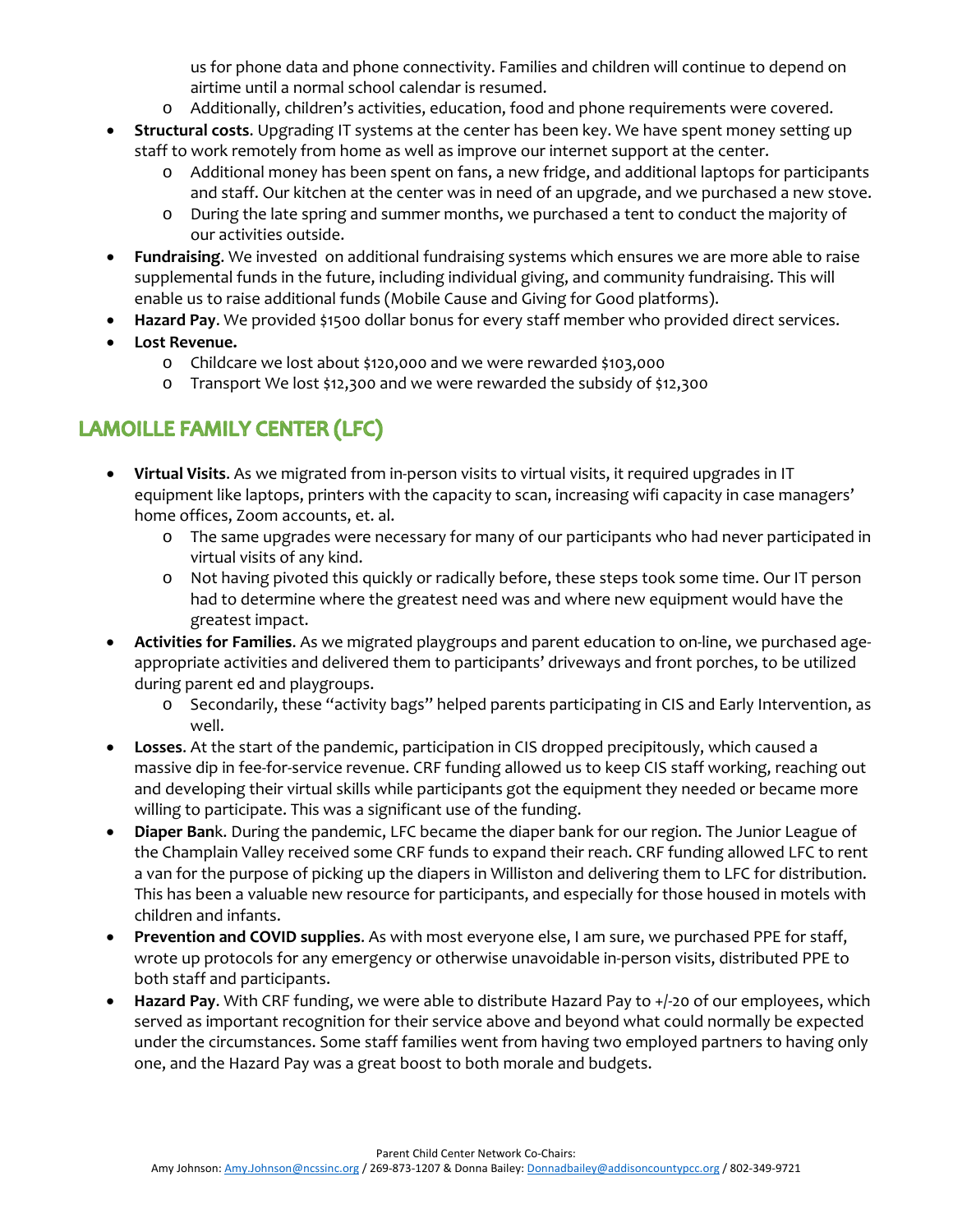# MILTON FAMILY COMMUNITY CENTER (MFCC)

- **Focus on safety**. We wanted to assure that our staff had the materials and supplies necessary to provide services during COVID in the safest manner possible. CRF funds allowed MFCC to purchase the initial necessary personal protective equipment and supplies for the PCC staff to re-establish direct in-person services and support to the public, particularly within our on-site emergency food shelf and diaper bank.
	- o As food and access to essential supplies such as diapers, MFCC kept its emergency food shelf open as an Essential service.
	- o All other direct services temporarily switched to remote, virtual services from March to June, with child care reopening in June, and parent education and family support programs maintaining virtual delivery of services.
	- o With the support of CRF funds, MFCC was able to purchase necessary personal protective equipment for all its staff, increase our technology resources for remote/virtual services, complete minor physical space adjustments to create safe physical barriers for staff and service recipients, and provide direct concrete support to vulnerable families and their children.
		- **PPE items purchased included face coverings, hand sanitizer, touchless sanitizer** dispensers, scrubs, and gloves.
	- o Prior to COVID-19, MFCC had one secure main entry into the building that all staff, participants, and visitors were required to use. To decrease the in-person direct contact and total number of individuals congregating in one location, MFCC enabled four additional access points into the building.
		- CRF funds were used to purchase two new fire safe locking security doors for the additional points of entry that were originally designed to be locking entry/exit locations.
- **Concrete Supports for Families**. Families received direct concrete support via family hardship emergency financial assistance, and MFCC outreach workers put together children's activity boxes filled with developmentally appropriate play items, games, and books, that they delivered to families who prior to COVID-19 would have received in-person direct parent education and family support service.
- **Virtual Visits**. The CRF funding support to build the technology infrastructure allowed MFCC to create new virtual connections with children and families through the use of zoom and live video chats for telehealth and children's virtual group time.
	- o The CRF funding also enabled MFCC to establish a virtual phone system that combined direct calls to the center with direct phone transfer to off-site remote working outreach workers using an internet enabled system that synced with worker cell phones and laptops.
- **Hazard Pay.** CRF funds provided MFCC with the opportunity to provide direct financial support to the PCC staff who through the course of their dedicated work, were experiencing an increased risk of exposure to the coronavirus through the provision of direct in-person parent child center services and support to the public.
	- o MFCC provided eligible PCC staff with a one-time work stabilization payment of \$1,500 each.
	- o MFCC also recognized the financial hardship several PCC employees were incurring through the use of their personal cell phones and internet service for required remote work from home. CRF funds assured those staff were able to receive a partial reimbursement for the expenses incurred during the delivery of MFCC services remotely during COVID19.
	- o CRF also provided MFCC with the ability to increase the capacity of the use of zoom for telehealth and remote virtual group meetings and play group activities by increasing the total licensure from 1 license to 10 licensees. The increased business zoom accounts also provided for a new-to-MFCC ability to include translation services within a zoom session.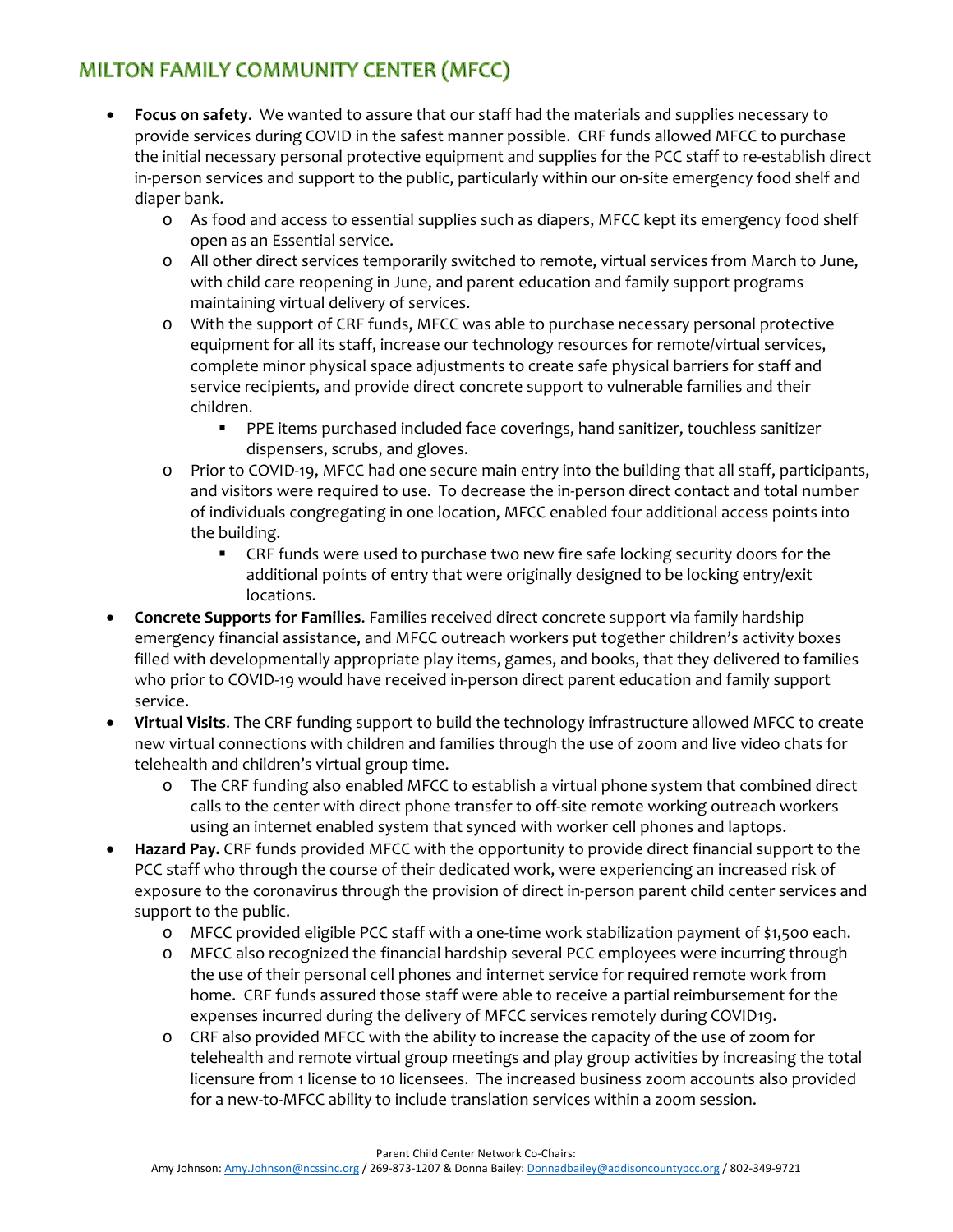- **Ongoing Concrete Supports.** As families continued to experience financial hardships, of which MFCC was able to respond to by using CRF funds to purchase pre-paid phone, gas, and food cards and distribute directly to the families in need.
	- With the increased competence and comfort of both staff and families with virtual meetings/telehealth, MFCC was also able to increase participation by using the CRF funds in our allocation to purchase webcams, speakers, and headphones for staff and participants to use with their older computer devices that do not have built in camera, video, microphone, or speaker capabilities. The use of the headphones when working remotely is highly promoted by MFCC for all its staff to prevent others in close proximity from being able overhear confidential/private meetings.

# **RUTLAND COUNTY PARENT CHILD CENTER**

- **Safety and COVID supplies.** Most importantly, we used CRF funds to purchase cleaning supplies, no touch thermometers for ECE and staff check-in, and regular cleaning of our buildings by professionals.
- **Connectivity for Staff.** Like many other PCCs, we were working with extremely outdated 7 or 8-year-old desktop computers, which meant that staff had to use their own technology to comply with stay-at-home orders. CRF money allowed us to purchase new laptops for admin office staff and lead teachers at our ECE centers.
- **Family Educational Needs.** We also continued to support the educational needs of children and families during the pandemic. This need was highlighted when talking with one of our case managers, who would ask parents if their child could use a pair of scissors (a routine question to understand whether a child is meeting motor skill benchmarks) and frequently hear parents say "we don't have scissors."
	- o Before COVID, case managers would be able to loan out supplies or have families come to our office, but after the pandemic, this obviously was not possible, so we created backpacks that contained key developmentally appropriate items a family might need to support their child's development. For younger children, that might mean toys that support gross motor skill development and read-aloud books, while for older children we focused on age-appropriate texts to build literacy skills.
- **Remote Learning for Young Adults**. Our alternative education program for pregnant, parenting, and motivated young adults who need their high school diploma was able to purchase a remote curriculum, materials to flesh out that curriculum, and 5 new laptops. These students are now able to complete highquality, academically rigorous work at home.
- **Food for Families**. We were also able to augment our foodbank's capacity serving nearly 45,000 meal equivalents on a monthly basis. This included staff time to help manage the foodbank, packaging materials for contactless curb-side pickup, new refrigerators and freezers to increase storage space, and tents and heaters to get us through the winter.
- **Safe Space for Early Childhood**. One of our ECE centers installed temporary walls because the existing open floor plan limited our capacity to one classroom per CDD COVID guidelines. Partitioning the space doubled our childcare capacity so that families in Rutland could go back to work without worrying about their child's care. CRF money also included necessary fire alarm modifications and permits necessary to complete the work.
- **Separate & safe play space**. Our ECE centers were also able to use funds for new playgrounds designed for infants. We used the same playground for all age groups, bringing students in greater proximity and contact with the virus. This will allow us to have more programming outside and with better physical distancing between students.
- **Lost Revenue and Hazard Pay**. Although not as tangible, we are deeply appreciative for lost revenue support and hazard pay provisions included in the CRF. We lost referrals, a major fundraiser, and childcare revenue. While the above projects are vitally important, we still had to keep the lights on through the pandemic.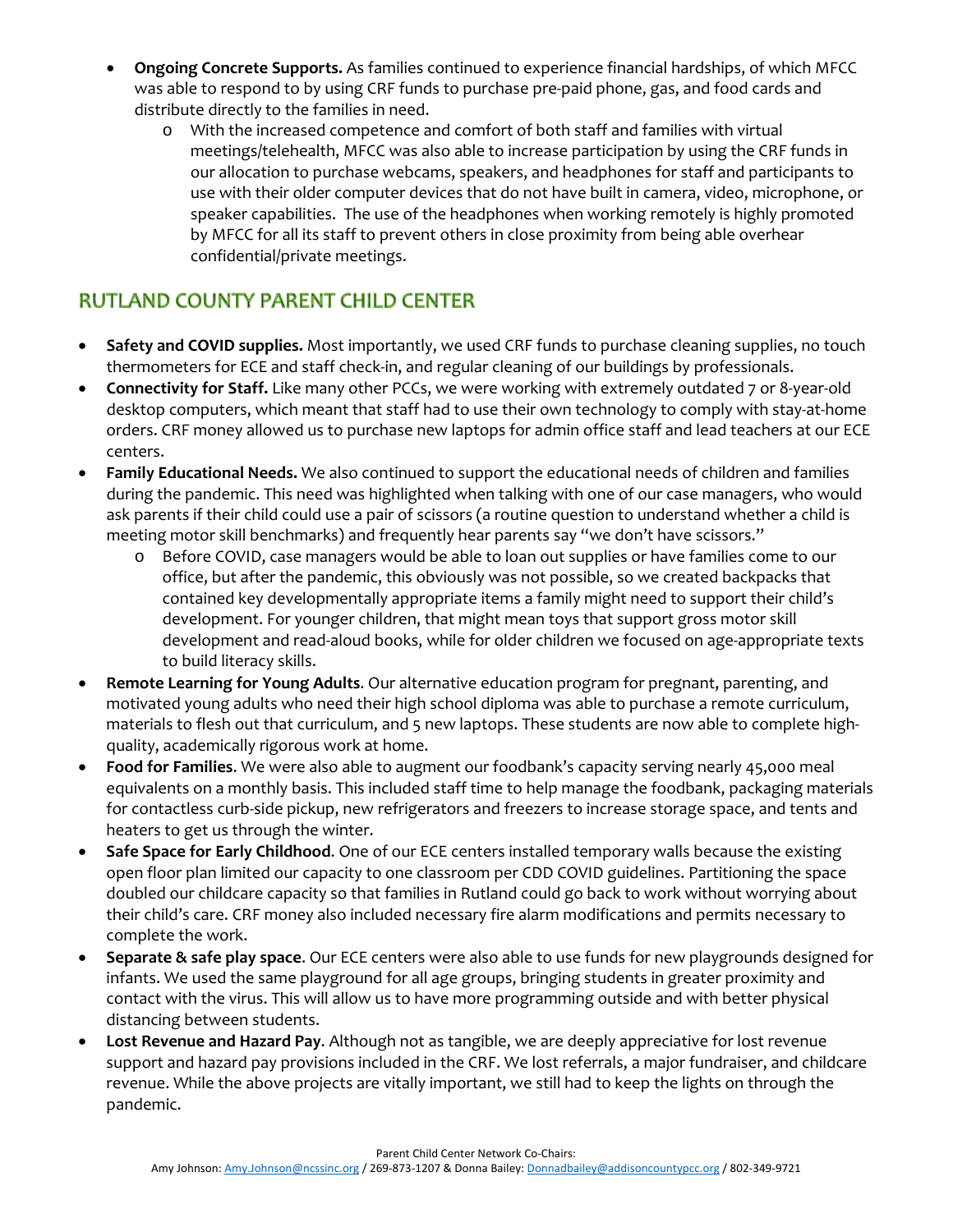- o Lost revenue replacement allowed us to meet obligations to employees and vendors and find sure footing in the middle of the pandemic. We were able to continue a high level of services without laying off a single person because of the pandemic.
- o Hazard Pay was particularly important, especially timed right before the holiday season. Since we were closed for the period of ACCD Hazard Pay, many of our childcare employees did not qualify and we had new employees join over the summer. Our work (and particularly ECE) is difficult at any time – the extra burden of potential exposure at ECE centers in particular makes the work even more challenging. We are grateful that the State recognized this by allowing us to provide hazard pay. *For one of our ECE workers it was essential to making it through. When asked about the importance of hazard pay, she answered "Fuel. We don't get heating assistance and Hazard Pay helped me fill up my tank. Without it, my family would be freezing."*

We would like to note, however, that the work is not done. We will have to front the costs of some projects simply because of the tight deadlines attached to spending these funds. Decreased unemployment insurance and other benefits push more families to the brink, and the demand for our weekly food distributions is steadily increasing. We continue to appreciate the hard work of the legislature on our behalf and look forward to working with you in the future.

### **NEKCA PARENT CHILD CENTER - SOUTH**

- **Housing the Homeless**. When the Pandemic hit in March, our congregate warming shelter shut down and a need arose for a family homeless Shelter. We utilized COVID Relief funds to open a Family Shelter (partnering with Lyndon Institute) on their campus. We supported families with a room, home cooked meals and other food needs, necessary supplies, such as pack-n-plays, highchairs, activities, and basic essentials (diapers, wipes, etc). We were able to staff the program 24 hours / 7 days a week supplying guidance, referral, and housing assistance.
- **Supports and supplies for families**. Funds were also utilized within our PCC to upgrade our washer and dryer for families to do their laundry, purchase gas cards, purchased adult and children masks and touchless thermometers as these were financial barriers for families.
- **Safety and food security**. With these funds we shifted our way of supporting families. Accessing our food shelf, developing curbside pickup events / activities, we utilize COVID funds to purchase PPE gear, to keep our staff safe.
	- o We purchased additional food to support families as our numbers for families accessing the food shelf grew, and healthy nutritional food was not as accessible.
	- o We delivered food boxes and supplies to our neighbors, especially those who lived in remote areas and could not access transportation.
- **Connecting with Families**. We purchased staff cell phones, and zoom subscriptions to provide the needed virtual support, educational classes, and playgroups.
	- o We bought camp chairs to allow us to connect with families in their driveways.
	- o We also purchased an outdoor tent and outdoor furniture to meet with families while their children played on our playground.
- **Safety COVID supplies**. When the stay-at-home order shifted, we also utilized COVID funds to purchase cleaning supplies, hand sanitizer, etc. as well as individual toys to continue to facilitate playgroups and educational / support groups in person at the Parent Child Center.

*Without your support we would have never been able to shift the way we continued to provide high quality support and services to our neighbors in the Northeast Kingdom.*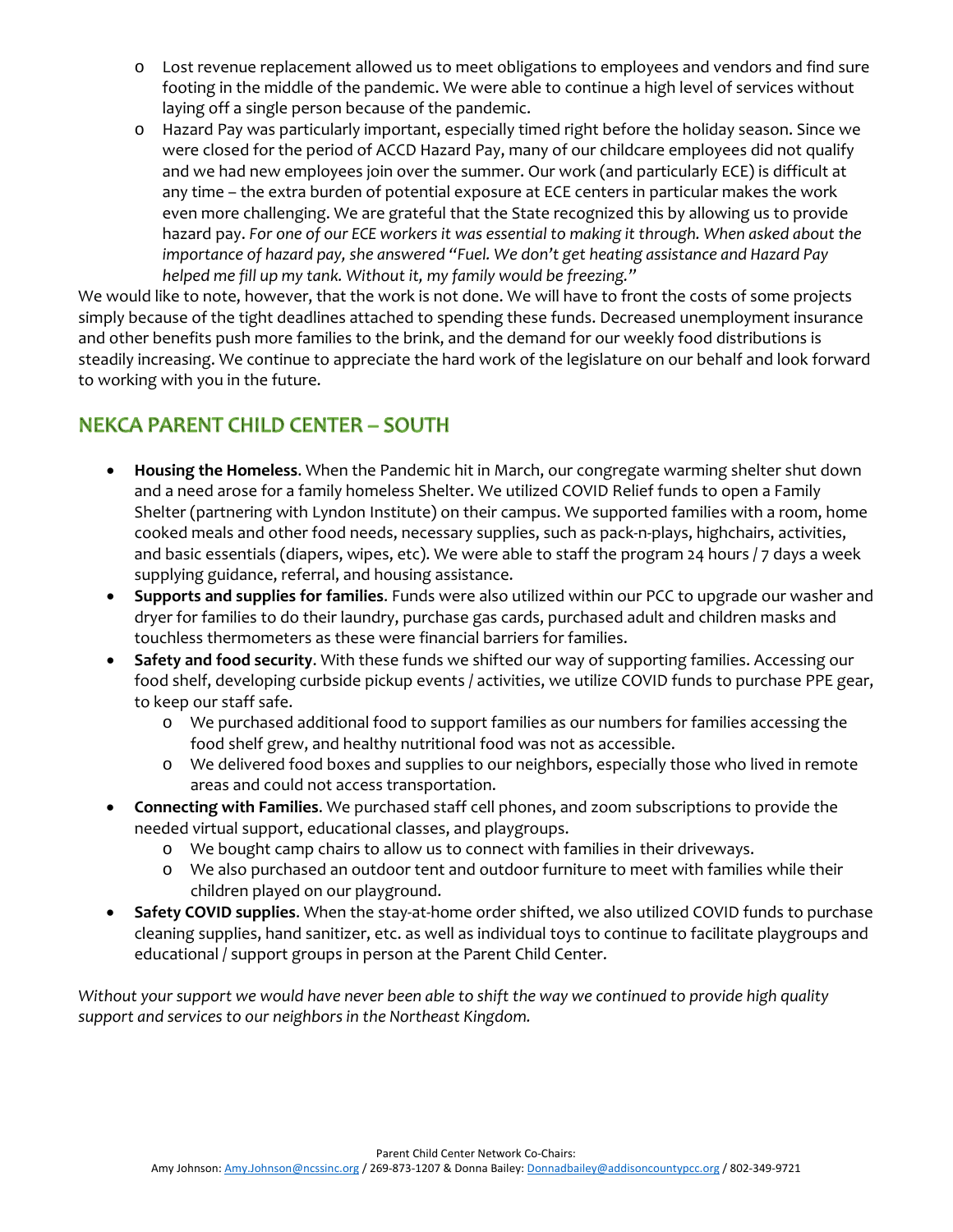# **NEKCA PARENT CHILD CENTER - NORTH**

- **Technology Needs**. When the Pandemic hit, we quickly realized how outdated our technology was, which prevented staff to support our families when the stay-at-home order was put in place.
	- o We utilized COVID funds to purchase laptop computers, zoom accounts and cell phones which allowed us to stay connected with our families as well as provide our services.
- **Safety Protocols**. Once the stay-at-home order was lifted, we utilized COVID funds to create a check in station, add hand sanitizing stations, touchless sinks and toilets, PPE, face masks, check in and plexiglass barrier so we could continue to support families in our playgroups as well as our learning together program.
- **Concrete Supports for Families**. COVID funds were also utilized to purchase to support families with basic needs like diapers and wipes
	- o We also purchased child and family friendly meals and snacks to supplement our food shelf as the number of families in need tripled.
	- o Funds were used to upgrade our washer and dryer for families to do their laundry
	- o We purchased gas cards, adult and children masks and touchless thermometers as these were financial barriers for families.

*Without this support, we would have not been able to provide the basic needs to keep our neighbors and employees safe during this time.*

#### **NEKCA NORTH AND SOUTH SUPPORTING FAMILIES ACROSS THE NORTHEAST KINGDOM:**

Across the Northeast Kingdom, we were able to ensure that our family's needs were met. With your support, we formed a COVID Response Team. Heads of community organizations came together and identified and problem-solved issues in our areas as a community.

- As an example: we forged new relationships Green Mountain Farm to school, and we quickly began to offer free meals to families immediately when schools closed in March.
- We also supported families through the COVID –19 Arrearage Assistance Program.
- We supported homeless families to find housing through the Rapid Resolution Initiative Program, as well as the ESG Cares Housing Initiative Program.

We were the hub to ensure that resources, information, and support, funneled out of the Parent Child Center via Social Media. We also help facilitate the community mask distribution and community awareness campaign. The CRF money allowed us to think outside of the box and support our neighbors in ways we never would have imagined was possible.

*"These engagement activity kits have brought lots of fun for my kids. Thank you NEKCA for thinking of ways to turn a negative situation into fun memories." - Parent Testimonial* 

*"When the Pandemic hit, my daughter and I had to leave the house we were staying at. The family shelter was a safe and welcoming place" Parent Testimonial*

# **FAMILY CENTER OF WASHINGTON COUNTY**

- **Hazard Pay**. We used some of the CRF dollars for hazard pay for staff who have been serving families throughout the pandemic, of which staff have been incredibly grateful. Two quotes from staff:
	- o *"This is amazing and truly makes all the difference while navigating an unprecedented holiday season. Thank you so much for being our advocates!"*
	- o *"Gratitude and blessings to each one of you who did the work to make this happen and to all our colleagues at the Family Center who support each other and make it possible to bring our mission to our communities."*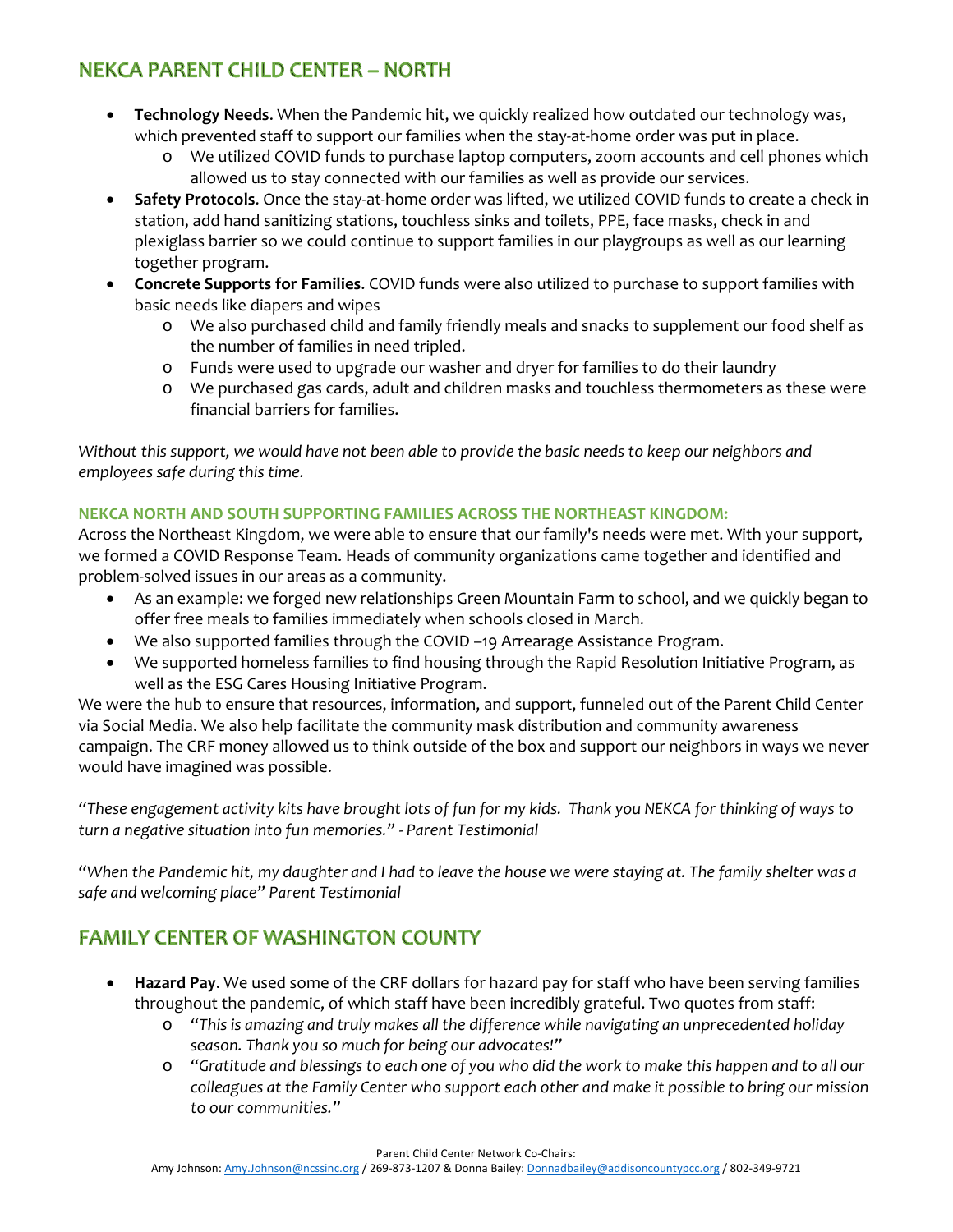- **Safety and COVID Supplies**. We purchased disinfecting & cleaning supplies, PPE for staff- including masks, gloves, hand sanitizer, contactless thermometers and goggles, cribs and nap bedding, additional classroom materials, as well as a sanitizer/dishwasher – all of these materials helped us become compliant with Vermont Dept of Health guidelines in order to reopen our child care program safely.
- **Safe Play Spaces**. We purchased portable play yards and fencing supplies to create safe outdoor play spaces for our infants and toddlers.
- **Remote Work**. We supported employees to work from home, including laptops for staff, cell phone & internet reimbursement and upgraded technology and security to support working safely by remote.
- **Virtual Home Visits**. We purchased Zoom subscriptions so that our CIS and home visiting staff could support families virtually, using telehealth means.
	- o We provided families with prepaid phone minutes, and provided families with connectivity devices and supported their internet access to enable families in engaging in virtual services.
	- o We became a local Wifi hotspot in Montpelier.
- **Food and Supplies for Families**. We were able to expand our food pantry and diaper bank and pivoted to staff delivering food, diapers, formula, meals and other essential goods to families we work with, our diaper bank and food pantry saw a 300% increase in demand.

# **LUND PARENT CHILD CENTER**

- **Concrete Supports for Families**. LUND used the PCC CRF funding to provide concrete (financial) supports directly to families served by our PCC in Chittenden county. These supports contribute to increased family safety and security.
- **Lost Revenue**. We were also able to utilize CRF funding to help fill in lost fundraising revenue as a result of needing to cancel our annual fundraising event due to COVID.
- **Safety in our Facilities**. We used PCC CRF funds to address COVID-related needs within our facilities where we continue to provide direct services to children and families. These resources have increased our ability to efficiently and effectively meet COVID related health and safety guidelines. Those projects included the following:
	- o Commercial washer/dryer's to assist with increased laundering needs specific to environments serving young children and in order to adequately follow COVID health guidance around changing/cleaning clothing that comes into contact with bodily fluids frequently.
	- o Expansion/conversion of a space to provide early childhood mental health and developmental services with young children. Previous to COVID, PCC staff routinely provided direct support services to young children in our early education and PCC programs, but due to limitations on #'s of people in spaces with social distancing, we needed to develop additional space to provide these supports outside of the childcare setting.
	- o Fogging/disinfection system to more efficiently disinfect spaces where we are providing direct services to families in our facilities. This equipment is helping to reduce the increased time and expense of staff and third-party vendor disinfecting that are recommended or required per VDH/CDC guidelines.
	- o Front lobby security/health barrier: In accordance with COVID related health and safety guidance we were able to install safety and health barrier of tempered glass doors in one of our facilities serving children and families. This barrier helps us to maintain a healthy environment for families who are receiving direct services by minimizing exposure to visitors, vendors, and other community partners
	- o Additional bathroom to manage COVID health guidance within the facility to help manage and maintain a healthy environment for families receiving direct services on site.
	- o Floor guzzler machine to help improve floor disinfection timeframes. To assist with increased floor disinfecting standards especially in locations in our facilities where direct services are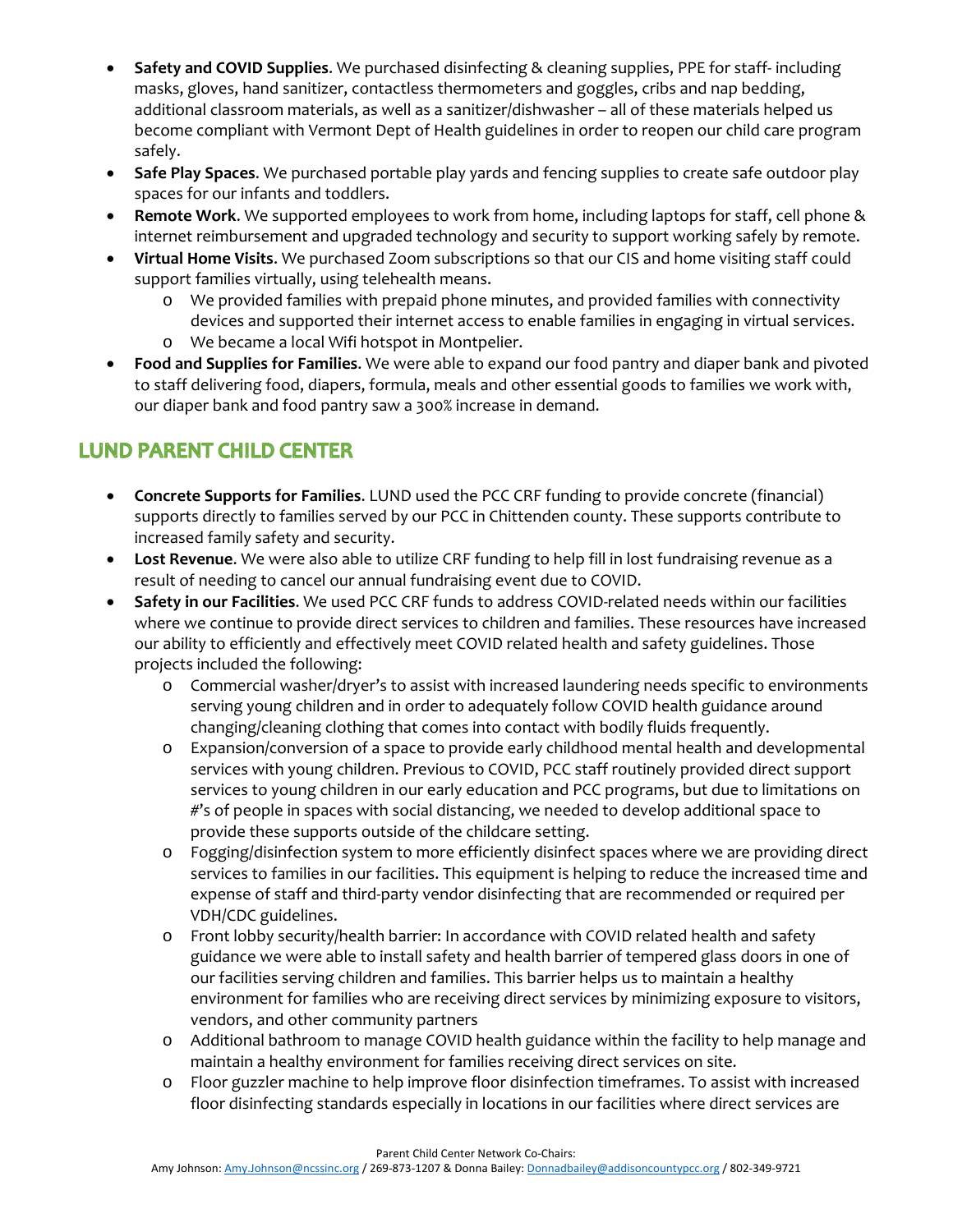provided. Due to COVID-19 our facilities staff time dedicated to sanitizing spaces has increased significantly and this equipment helps to decrease this time in half.

# THE FAMILY PLACE (TFP)

- **Safety and COVID Supplies**. We used COVID-relief funds to install a Lexan shield to protect our front office staff and visitors and to purchase health and safety supplies, including hand sanitizer, disinfecting and cleaning supplies, gloves and masks for all of our office and program spaces as well as our van, which is used daily to support families in accessing our services as well as attend medical appointments, etc.
	- o We re-opened our infant/toddler child care in June, resumed our on-site Families Learning Together program and held walking playgroups during warmer months.
	- o Having a sufficient supply of health and safety supplies was critical to re-opening for walk-in traffic as well as supporting our programs as we resumed in-person services.
- **Work from Home & Virtual Home Visits**. COVID-relief funds have also supported staff who are continuing to work from home most or all of the time, to keep the census in our buildings low.
	- o We purchased Zoom licenses to enable virtual "home visits", tele-health therapy services, home-based Learning Together and virtual playgroups.
	- o We also purchased cell phones for staff to maintain privacy/good boundaries with clients while working from home (cell phones had not been provided to staff prior to COVID).

*Due to this support, we were/are prepared to pivot between in-person and remote service delivery as appropriate during this challenging time.* 

# **THE FAMILY ROOM**

- **Food for Families**. We started out delivering food to families back in March starting with around 40 families and now are delivering food to over 140 families weekly.
	- o The funding helped us support staff time and a Covid Coordinator part time.
	- o We were also able to buy more food and advance our purchases to be more culturally appropriate for our diverse population.
- **Safe Spaces**. We were able to get a bathroom built in our preschool and have a space to the outside playground space so students and staff wouldn't have to use the public restroom in our community center.
- **Safety Supplies**. We also bought masks, sanitizer (along with donations) to distribute to families along with our food deliveries.

*This funding also allowed us to continue our programming to the best of our ability and supported the continuation of our 60% capacity preschool program.*

### **PARENT CHILD CENTER OF NCSS**

- **Concrete Supports for Families**. The PCC of NCSS used our funding to support meeting the basic needs of families in our region. Through our comprehensive programming and work with community partners we were able to assess the needs of the community to purchase items that were identified as barries for families.
	- o This list included phone cards (so families were able to keep socially connected, reach out for emergency needs, and participate in telehealth appointments, etc.)
	- o gas cards (transport self and children to needed appointments, grocery stores, etc),
	- o and grocery cards to all the local grocery stores and dollar general.
	- o We also purchased baby wipes and needed baby formula that isn't covered by WIC.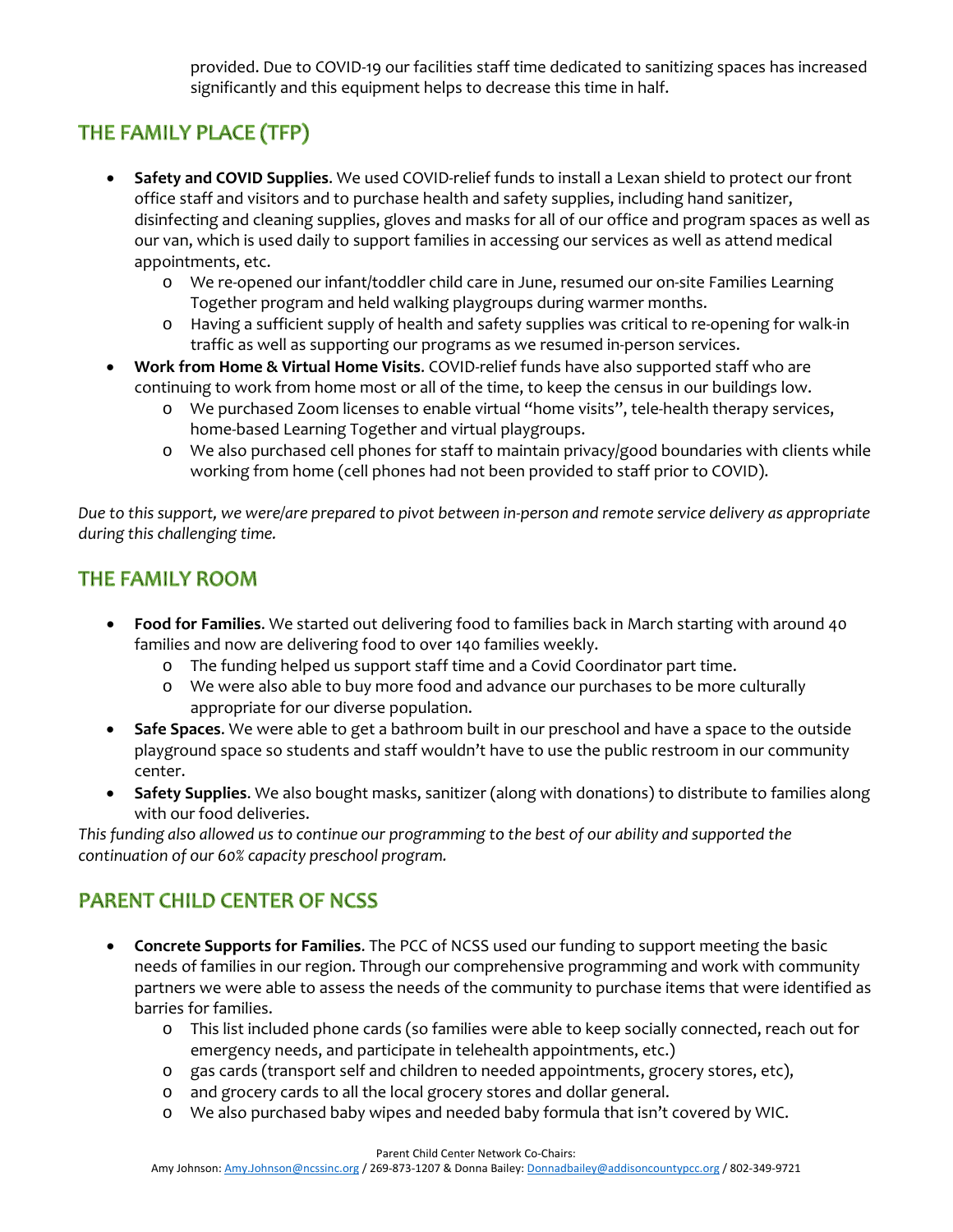- **Safety Supplies for Families.** We purchased anti-bacterial hand soaps for family homes as well as thermometers so families could do COVID screenings before appointments and sending their child to childcare/school.
- **Safe Sleeping Spaces for Children.** Also available to families were Cribs for Kids (safe sleep program) pack and plays as families were identifying the need for safe places for their children to sleep (particularly our precariously housed families).
- **Safety Supplies for Staff.** We provided staff with touchless thermometers to take on home visits and clear facemasks to allow the support of communication and social/emotional development with children and families they support.

*NOTE: our funding request was lower because we are embedded in the DA and the DA applied for CRF funding to cover lost revenue due to COVID.*

### **SPRINGFIELD AREA PCC**

- **Safety Supplies.** We purchased PPE and cleaning supplies in abundance to ensure all our staff had what they needed to do their jobs appropriately and safely. This included overshirts/smocks, hand sanitizer, masks, face shields, gloves, clorox/lysol wipes etc.
	- o We also hired a professional cleaning company to come in daily to do a more thorough cleaning of all our spaces and an additional company that comes in weekly to fully disinfect and sanitize surfaces, bathrooms, toys, high-touch areas etc. This provides safety for staff and puts them at more ease to perform their work duties knowing they are in a safe environment.
	- o We also installed a new HVAC system (\$34,000 most of which was supported with childcare CRF funding, but also made possible by the PCC specific CRF funds) to ensure cleaner air for staff.
- **Technology**. We had to purchase new laptop computers, or pay to get the ones we had upgraded. We also had to upgrade our network access and hire a company to provide IT support. With the significant increase in video conferencing our building network was unable to support our needs.
	- o We upgraded multiple systems and now have a regularly functioning system that allows people to provide telehealth services to families throughout our region.
- **Support for Families.** SAPCC also provided many supports to families with the support of CRF\$.
	- o We hired a part time, temporary PCC employee who helped reach out to more families on a regular basis to speak 1:1.
	- o We offered multiple parent education and support opportunities via zoom.
	- o We provided limited in-person and extensive online playgroup opportunities, including developing virtual content for families to engage with.
	- o We provided regular, developmentally appropriate, activity bags for children and their families so kids had choice activities while at home with their parents. From March to September, we handed out 1100 activity bags throughout the Springfield region.
	- o We also supported families with grocery and gas cards to ensure they could get to work and childcare and to support any food needs they had. We connected them with other food resources in the region as well, and then offered a small boost to make sure they could make until the next food shelf day, or to help them fill in what may not have been available.
		- **•** One parent said "Thank you! SAPCC has been here for us in the past, and it is so great that *you are here now to help us during all of this [pandemic]."*
- **Hazard Pay.** The pay boost was extremely appreciated by our staff to recognize the challenging work they do in a very risky situation every day. Though we are providing telehealth services as much as possible, there is no getting away from the in-person supports that families need, especially now in these extremely challenging times. Staff have worked twice as hard to ensure safety for all while providing in-person support in a socially distant and responsible way. Acknowledging that with hazard pay was an important aspect of support.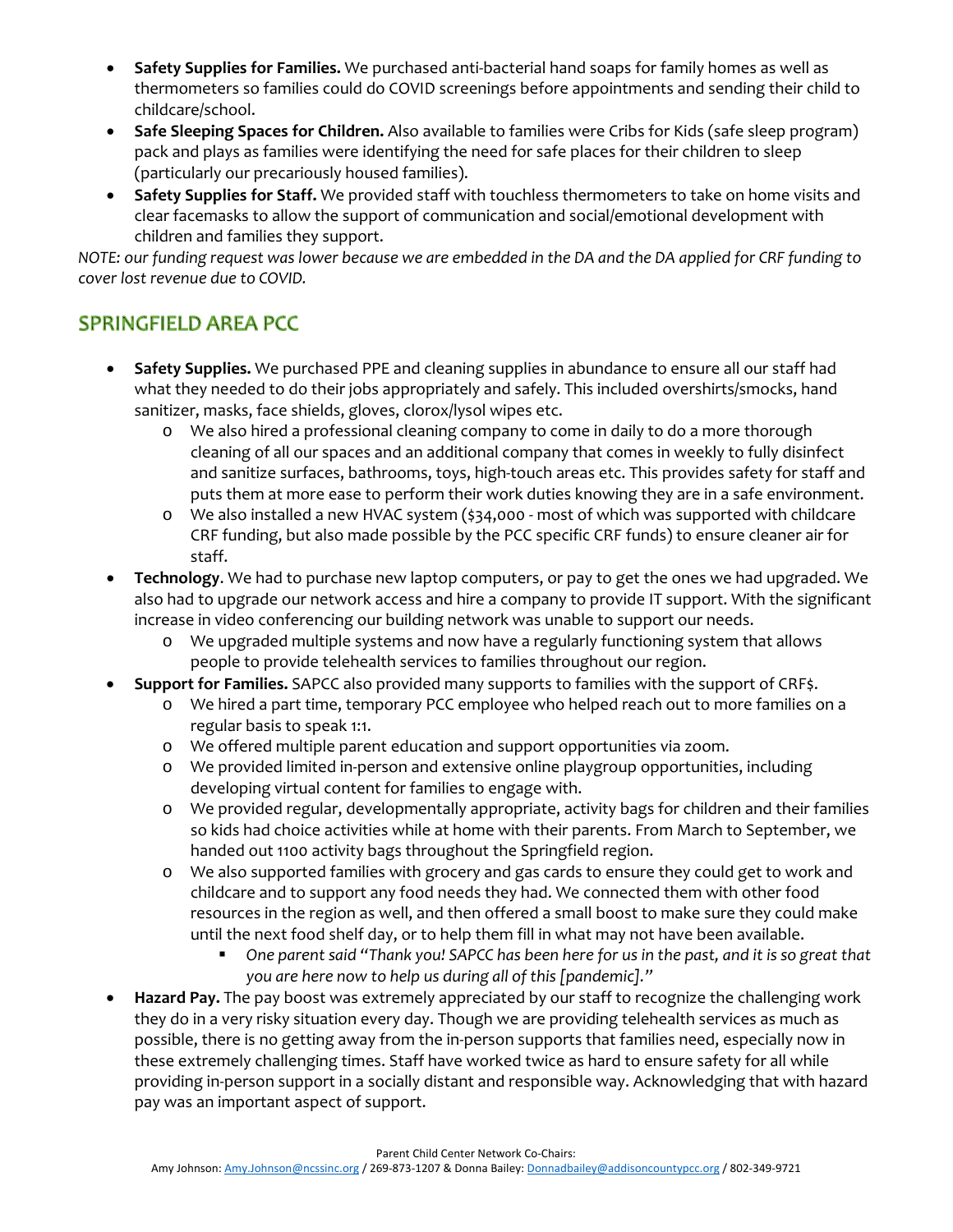- o Two quotes from staff:
	- *"The hazard pay bonus allowed me to pay a medical bill off that had been looming over our heads, we had an agreement to pay 100 a month for the next 5-6 months, now I can use that extra money for two things, child care cost to make myself more available for work, and towards our goal of owning a second vehicle."*
	- *"Working in a setting where I was at a higher risk for exposure to COVID was challenging at times. To know that the PCC had our backs and was supportive of its staff when it came to risk levels, work stressors related to working through this pandemic, and wanted us to be compensated as best they could really helped to alleviate some of the downsides of the risks. My heart was filled with such gratitude for this gift."*
- **Lost Revenue.** We also used some CRF \$ to offset lost revenue. This is harder to quantify directly, but we have seen a significant decrease in fundraised dollars this year with so many people holding on to what they have for their own emergencies and we were not able to hold our usual in-person events that generate fundraised dollars.
	- o Having CRF \$ also allowed us to put protocols in place to close our center when we had a positive COVID test at our center, to ensure safety of our staff. This dropped our revenue significantly but we were able to do this to keep an outbreak from occurring (which we did successfully) because we had lost revenue support from CRF \$.

# **EARLY EDUCATION SERVICES OF WINDHAM COUNTY**

- EES only applied for Operational Relief Funds \$141,000 (to offset lost revenues due to low attendance, period closures due to Covid)
- And Workforce Stabilization Funds for one-time stipends for teachers & substitute teachers

# **ORANGE COUNTY PARENT CHILD CENTER**

- **CRF Child Care \$.** The Orange County Parent Child Center used Covid Relief funds to reopen our Early Care and education program for children 6 weeks through 5 years.
	- o We purchased cleaning and sanitation supplies, masks for staff and children, nap bedding, and classroom materials to ensure that each child has their own supplies.
	- o We purchased two storage sheds and moved our classrooms and curriculum materials outside.
	- o We employed a full-time cleaning person, purchased thermometers and goggles and other PPE.
	- o All ECE employees received Hazard Pay
- **PCC CRF\$.** We supported employees who could work from home by transitioning from Quick Books desktop to QB online and upgraded technology (computers, headsets, keyboards) to support a mobile workspace.
	- o We purchased a Zoom subscription so that our home visitors and supervised visitation monitors could support families virtually.
	- o We purchased PPE for our home visitors.
	- o We built a pavilion for an outdoor meeting space, gathering place for outdoor playgroups.
	- o We supported virtual playgroups and provided families with packets of art materials to use at home.
	- o We added a UV Light disinfection system to our HVAC
	- o We switched internet provider from Consolidated to EC Fiber to insure more consistent service.
	- o All Direct Service PCC employees received Hazard Pay.